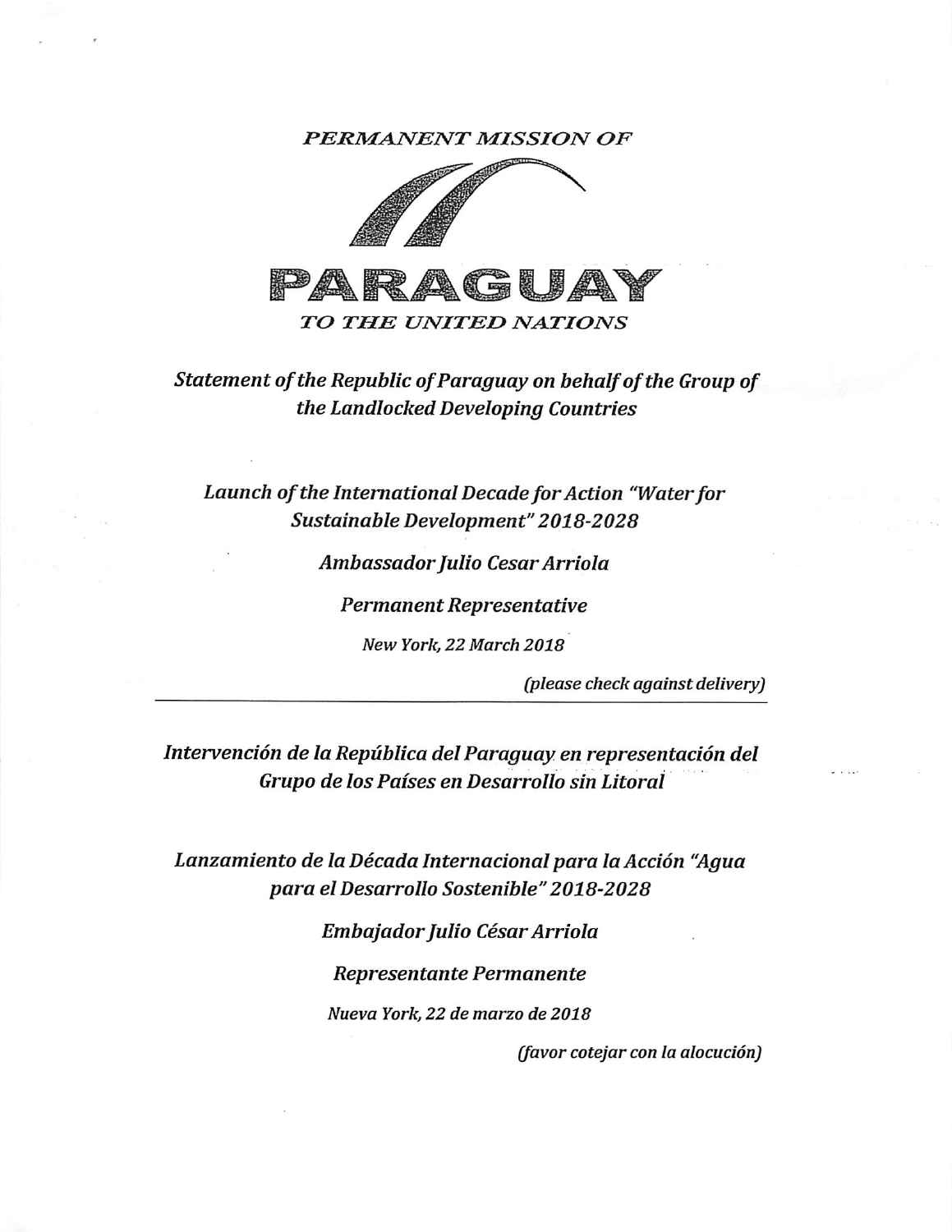Mister President,

I have the honor to speak on behalf of the Group of the Landlocked Developing Countries (LLDCs).

First of all, the Group would like to express its gratitude to the High-Level Panel on Water, for preparing the report "Making Every Drop Count: An Agenda on Water Action" and proposing the specific recommendations and new initiatives for action.

At the same time, we would like to commend the Republic of Tajikistan, a distinguished member state of the LLDCs Group, for its excellent work leading the Group of Friends of Water and for organizing the upcoming Dushanbe International High-Level Conference on the International Decade for Action "Water for Sustainable Development", on 20 to 21 June 2018.

The Group would like to underscore the importance of SDG 6 and to recognize that water is a cross-cutting issue with linkages to many other SDGs, including those on poverty, agriculture, food security, energy, health, the environment, healthy ecosystems, disaster risk management and climate change.

LLDCs are the most water stressed countries by virtue of their geographical location. Many LLDCs are located in dry regions where hyper-arid, semi-arid and arid conditions prevail. Water challenges are exacerbated by the effects of climate change prevalent in the LLDCs, such as desertification, drought and land degradation, as well as water-related natural hazards.

Agriculture remains the main economic activity of many LLDCs, offering the most feasible strategy to promote economic development and means for poverty reduction and enhancement of food security. Unless the challenge of water scarcity and impacts of climate change, drought and desertification are seriously addressed, achieving the full potential of the agricultural sector in LLDCs could prove difficult.